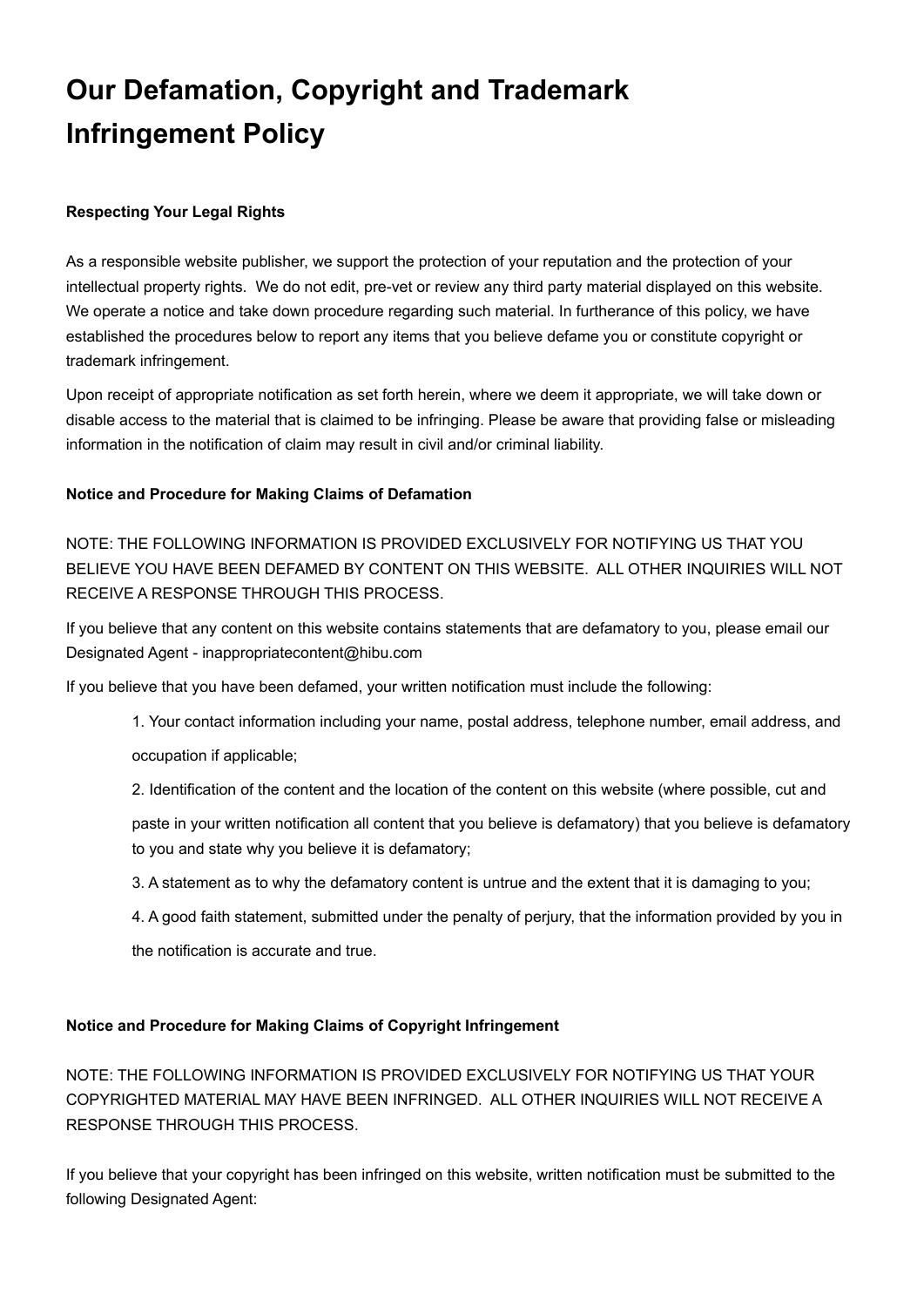Hibu Inc. Legal Department 90 Merrick Avenue, Suite 530 East Meadow, New York 11554 inappropriatecontent@hibu.com

To be effective, the notification must include the following:

1. A physical or electronic signature of a person authorized to act on behalf of the owner of an exclusive right that is allegedly infringed;

2. Identification of the copyrighted work claimed to have been infringed, or if multiple copyrighted works at a single online site are covered by a single notification, a representative list of such works at that site;

3. Identification of the material that is claimed to be infringing or to be the subject of infringing activity and that locate the material;

4. Information reasonably sufficient to permit us to contact you, such as an address, telephone number, and if available, an electronic mail address at which you may be contacted;

5. A statement that you have a good faith belief that use of the material in the manner complained of is not authorized by the copyright owner, its agent, or the law; and

6. A statement that the information in the notification is accurate, and under penalty of perjury, that you are authorized to act on behalf of the owner of an exclusive right that is allegedly infringed.

#### **Notice and Procedure for Making Claims of Trademark Infringement**

NOTE: THE FOLLOWING INFORMATION IS PROVIDED EXCLUSIVELY FOR NOTIFYING US THAT YOUR TRADEMARK MAY HAVE BEEN INFRINGED. ALL OTHER INQUIRIES WILL NOT RECEIVE A RESPONSE THROUGH THIS PROCESS.

If you believe that any content on this website has infringed your trademark, please email our Designated Agent inappropriatecontent@hibu.com.

If you believe that your trademark has been infringed, your written notification must include the following:

1. Identification of the trademark or trademarks claimed to have been infringed, including the trademark registration number if applicable;

2. Identification of all the material that is claimed to be infringing or to be the subject of infringing activity and that is to be removed or access to which is to be disabled, and information reasonably sufficient to permit us to locate the material;

3. Information reasonably sufficient to permit us to contact you, such as an address, telephone number, and if available, an electronic mail address at which you may be contacted;

4. A statement that you have a good faith belief that use of the material in the manner complained of is not authorized by the Trademark owner, its agent, or the law; and

5. A statement that the information in the notification is accurate, and under penalty of perjury, that you are authorized to act on behalf of the owner of the trademark that is allegedly infringed.